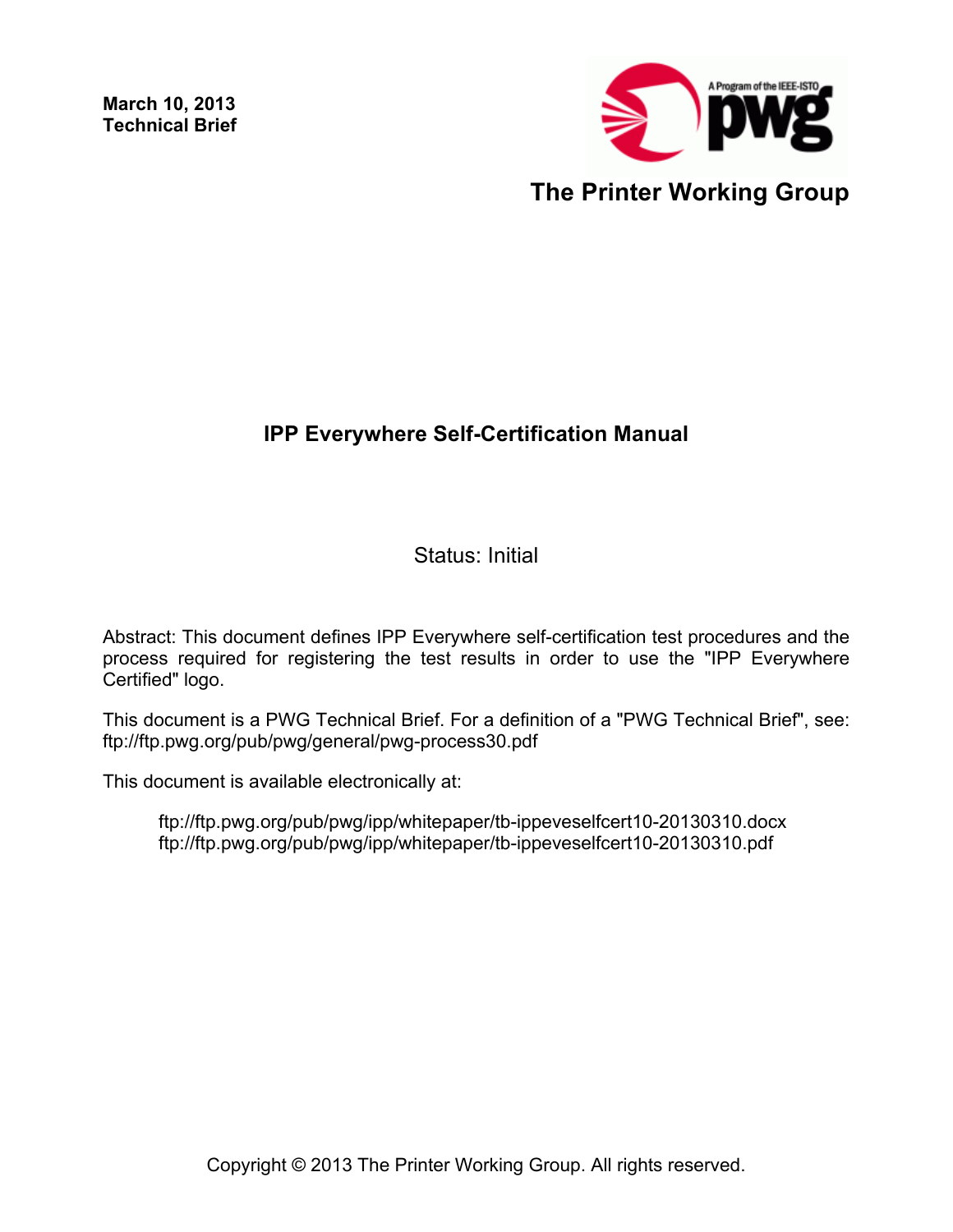Copyright © 2013 The Printer Working Group. All rights reserved.

 This document may be copied and furnished to others, and derivative works that comment on, or otherwise explain it or assist in its implementation may be prepared, copied, published and distributed, in whole or in part, without restriction of any kind, provided that the above copyright notice, this paragraph and the title of the Document as referenced below are included on all such copies and derivative works. However, this document itself may not be modified in any way, such as by removing the copyright notice or references to the IEEE-ISTO and the Printer Working Group, a program of the IEEE-ISTO.

Title: *IPP Everywhere Self-Certification Manual*

The IEEE-ISTO and the Printer Working Group DISCLAIM ANY AND ALL WARRANTIES,

 WHETHER EXPRESS OR IMPLIED INCLUDING (WITHOUT LIMITATION) ANY IMPLIED WARRANTIES OF MERCHANTABILITY OR FITNESS FOR A PARTICULAR PURPOSE.

- The Printer Working Group, a program of the IEEE-ISTO, reserves the right to make
- changes to the document without further notice. The document may be updated, replaced or made obsolete by other documents at any time.
- The IEEE-ISTO takes no position regarding the validity or scope of any intellectual property or other rights that might be claimed to pertain to the implementation or use of the technology described in this document or the extent to which any license under such rights might or might not be available; neither does it represent that it has made any effort to identify any such rights.

 The IEEE-ISTO invites any interested party to bring to its attention any copyrights, patents, 22 or patent applications, or other proprietary rights which may cover technology that may be required to implement the contents of this document. The IEEE-ISTO and its programs shall not be responsible for identifying patents for which a license may be required by a document and/or IEEE-ISTO Industry Group Standard or for conducting inquiries into the legal validity or scope of those patents that are brought to its attention. Inquiries may be 27 submitted to the IEEE-ISTO by e-mail at: ieee-isto@ieee.org.

 The Printer Working Group acknowledges that the IEEE-ISTO (acting itself or through its designees) is, and shall at all times, be the sole entity that may authorize the use of certification marks, trademarks, or other special designations to indicate compliance with these materials.

- Use of this document is wholly voluntary. The existence of this document does not imply that there are no other ways to produce, test, measure, purchase, market, or provide other goods and services related to its scope.
-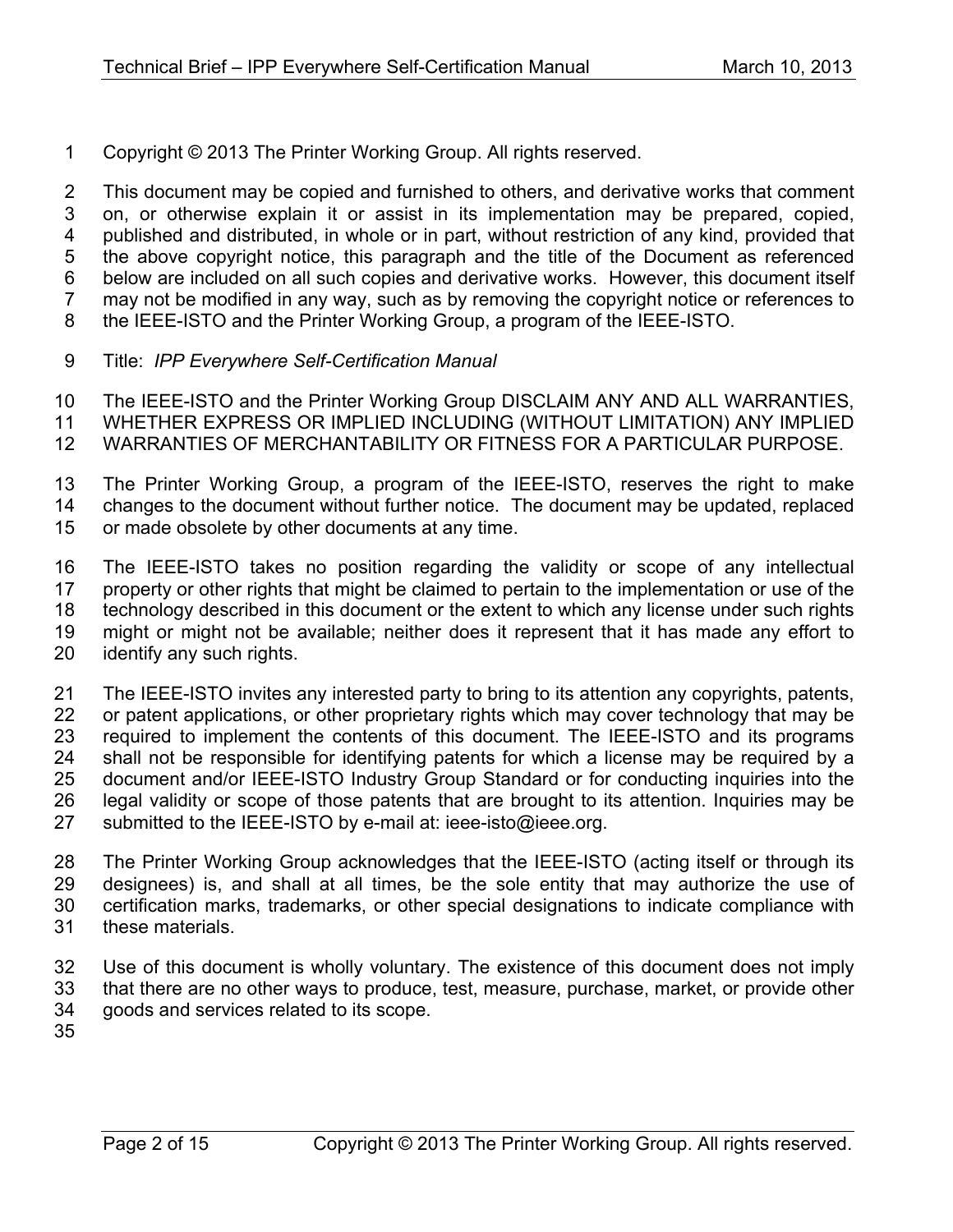#### **About the IEEE-ISTO**

 The IEEE-ISTO is a not-for-profit corporation offering industry groups an innovative and flexible operational forum and support services. The IEEE-ISTO provides a forum not only to develop standards, but also to facilitate activities that support the implementation and acceptance of standards in the marketplace. The organization is affiliated with the IEEE (http://www.ieee.org/) and the IEEE Standards Association (http://standards.ieee.org/).

- For additional information regarding the IEEE-ISTO and its industry programs visit:
- http://www.ieee-isto.org

#### **About the IEEE-ISTO PWG**

 The Printer Working Group (or PWG) is a Program of the IEEE Industry Standards and Technology Organization (ISTO) with member organizations including printer manufacturers, print server developers, operating system providers, network operating systems providers, network connectivity vendors, and print management application developers. The group is chartered to make printers and the applications and operating systems supporting them work together better. All references to the PWG in this document implicitly mean "The Printer Working Group, a Program of the IEEE ISTO." In order to meet this objective, the PWG will document the results of their work as open standards that define print related protocols, interfaces, procedures and conventions. Printer manufacturers and vendors of printer related software will benefit from the interoperability provided by voluntary conformance to these standards.

 In general, a PWG standard is a specification that is stable, well understood, and is technically competent, has multiple, independent and interoperable implementations with substantial operational experience, and enjoys significant public support.

- For additional information regarding the Printer Working Group visit:
- http://www.pwg.org
- Contact information:
- The Printer Working Group
- c/o The IEEE Industry Standards and Technology Organization
- 445 Hoes Lane
- Piscataway, NJ 08854 USA
- 
-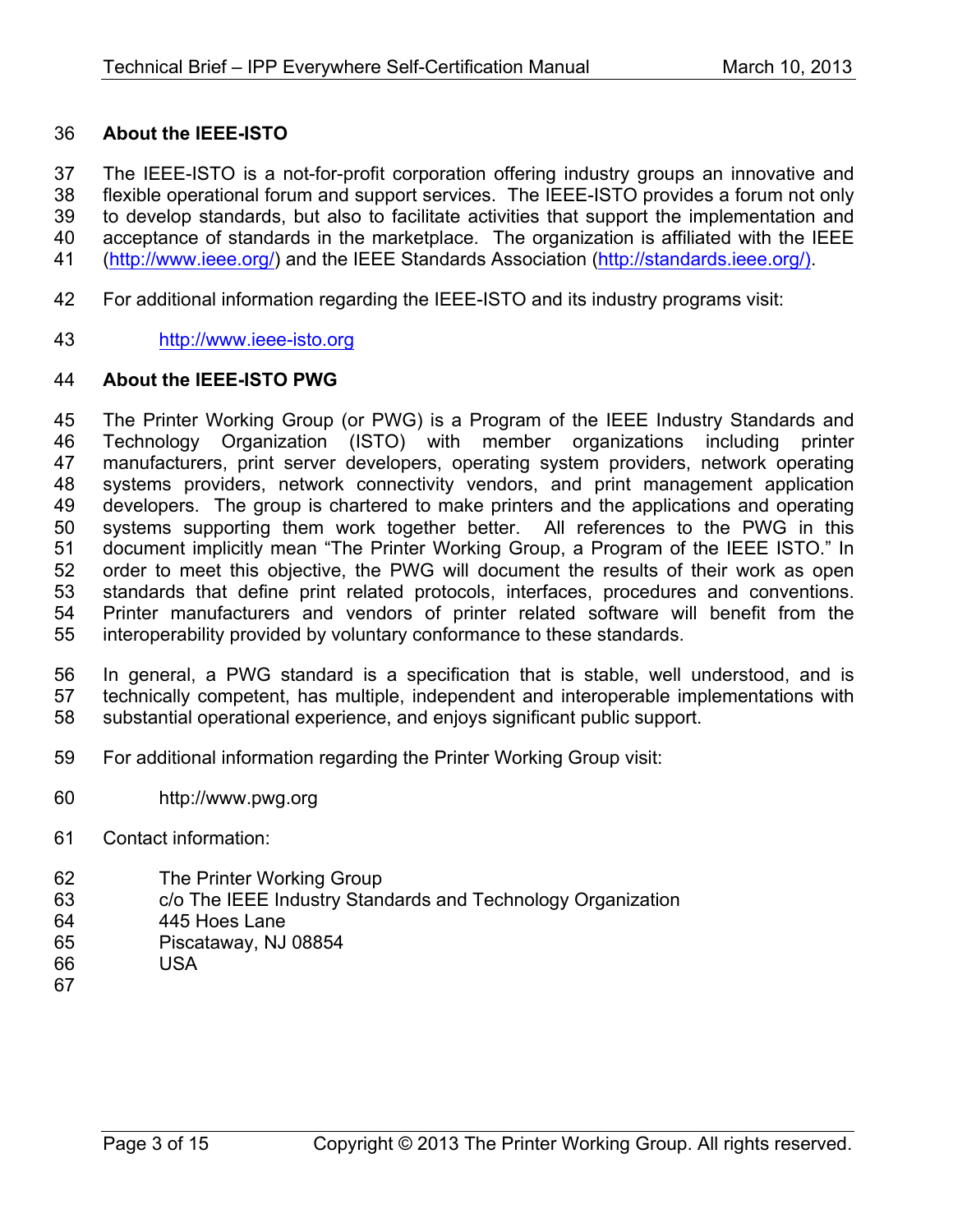#### **About the Internet Printing Protocol Work Group**

 The Internet Printing Protocol (IPP) working group has developed a modern, full-featured network printing protocol, which is now the industry standard. IPP allows a print client to query a printer for its supported capabilities, features, and parameters to allow the selection of an appropriate printer for each print job. IPP also provides job information prior to, during, and at the end of job processing.

- For additional information regarding IPP visit:
- http://www.pwg.org/ipp/

 Implementers of this specification are encouraged to join the IPP mailing list in order to participate in any discussions of the specification. Suggested additions, changes, or

clarification to this specification, should be sent to the IPP mailing list for consideration.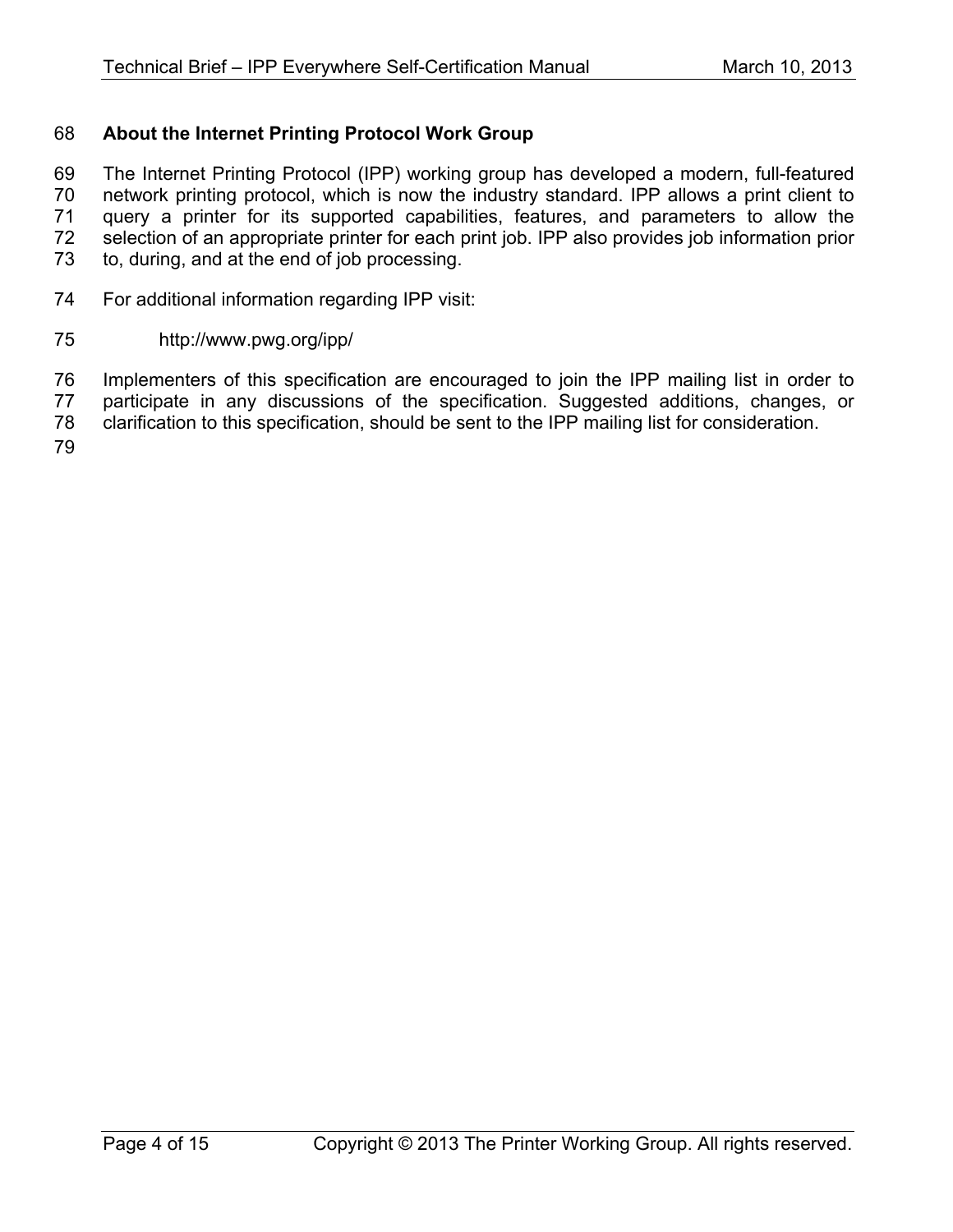| 80         | <b>Table of Contents</b>                                                                    |        |
|------------|---------------------------------------------------------------------------------------------|--------|
| 81         |                                                                                             |        |
| 82         |                                                                                             |        |
| 83         |                                                                                             |        |
| 84         |                                                                                             |        |
| 85         |                                                                                             |        |
| 86         |                                                                                             |        |
| 87         |                                                                                             |        |
| 88         |                                                                                             |        |
| 89         |                                                                                             |        |
| 90         |                                                                                             |        |
| 91         |                                                                                             |        |
| 92         |                                                                                             |        |
| 93         |                                                                                             |        |
| 94         |                                                                                             |        |
| 95         |                                                                                             |        |
| 96         |                                                                                             |        |
| 97         |                                                                                             |        |
| 98         |                                                                                             |        |
| 99         |                                                                                             |        |
| 100        |                                                                                             |        |
| 101<br>102 |                                                                                             |        |
| 103        |                                                                                             |        |
| 104        |                                                                                             |        |
| 105        |                                                                                             |        |
| 106        |                                                                                             |        |
| 107        |                                                                                             |        |
| 108        |                                                                                             |        |
| 109        |                                                                                             |        |
| 110        |                                                                                             |        |
| 111        |                                                                                             |        |
| 112        |                                                                                             |        |
| 113        |                                                                                             |        |
| 114        |                                                                                             |        |
| 115        |                                                                                             |        |
| 116        |                                                                                             |        |
| 117        | <b>List of Figures</b>                                                                      |        |
| 118        | table<br>figures<br><b>No</b><br><b>of</b><br>entries                                       | found. |
| 119        | In your document, select the words to include in the table of contents, and then on the     |        |
| 120        | Home tab, under Styles, click a heading style. Repeat for each heading that you want to     |        |
| 121        | include, and then insert the table of contents in your document. To manually create a table |        |
| 122        | of contents, on the Document Elements tab, under Table of Contents, point to a style and    |        |
| 100        | than oliely the down array button. Cliek and of the styles under Monual Toble of Contente.  |        |

- $123$ then click the down arrow button. Click one of the styles under Manual Table of Contents,
- 124 and then type the entries manually.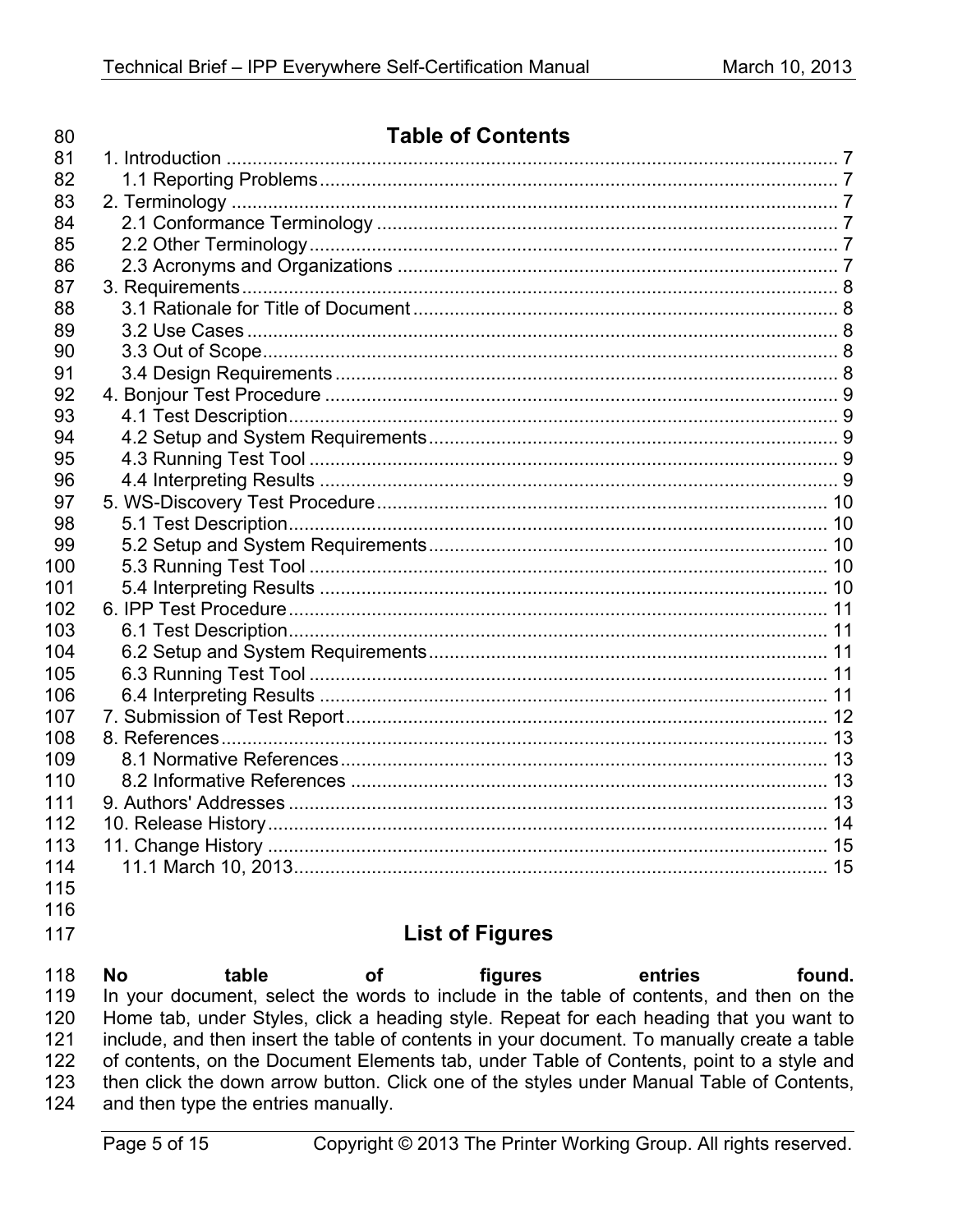## **List of Tables**

#### **No table of figures entries found.**

 In your document, select the words to include in the table of contents, and then on the Home tab, under Styles, click a heading style. Repeat for each heading that you want to

include, and then insert the table of contents in your document. To manually create a table

of contents, on the Document Elements tab, under Table of Contents, point to a style and

- 132 then click the down arrow button. Click one of the styles under Manual Table of Contents,
- and then type the entries manually.
-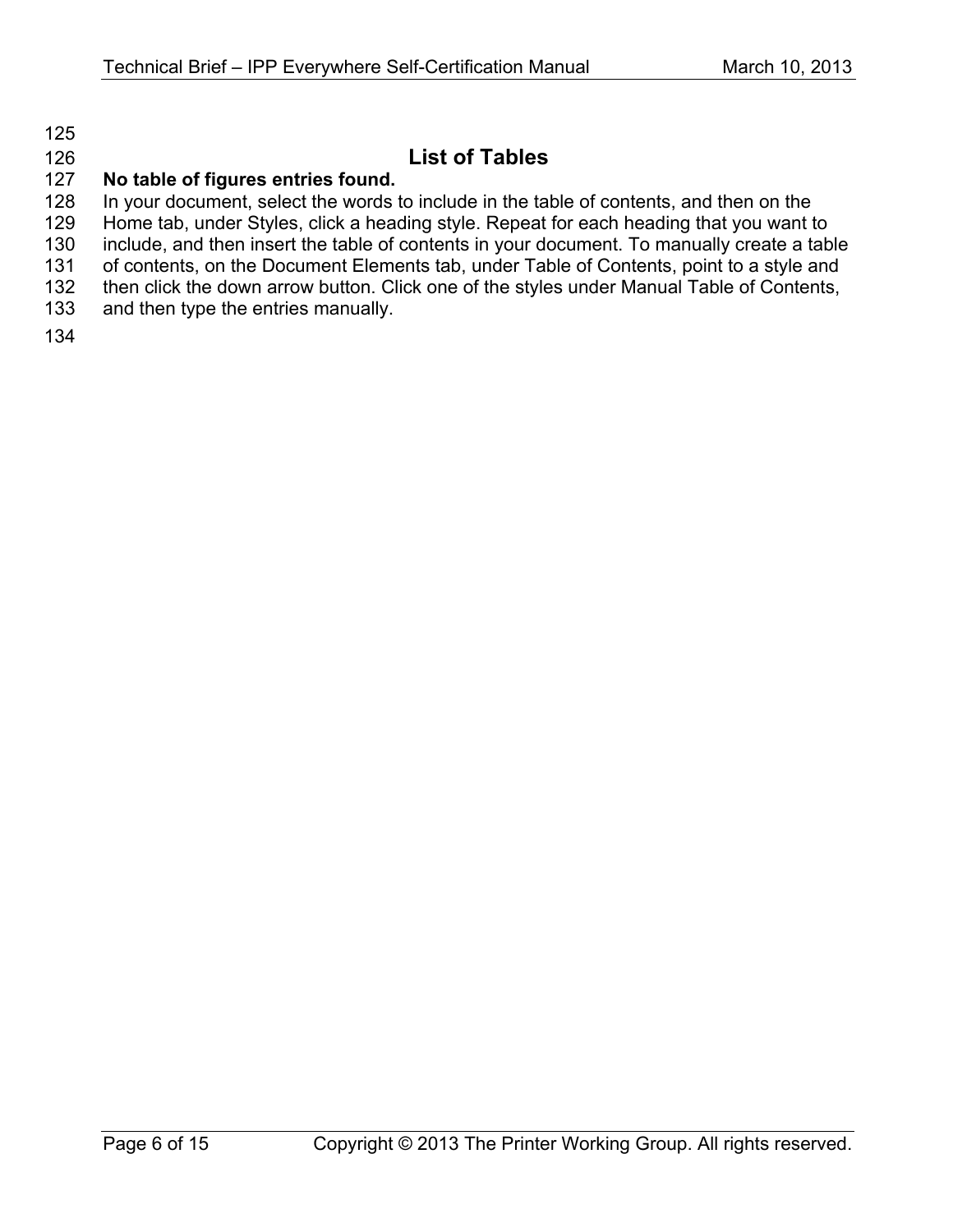# **1. Introduction**

 The Internet Printing Protocol supports all kinds of printing from low-end consumer through multi-room production printers. The IPP Everywhere project developed a new baseline specification [PWG5100.14] that enables printing from arbitrary clients using vendor- neutral driver software. In order to allow vendors to market their conformance to the new specification and consumers to easily determine which printers are compatible with their clients, the Printer Working Group has developed this technical brief which defines a series of self-certification tests that must be performed successfully in order to use the IPP Everywhere Certified logo.

#### **1.1 Reporting Problems**

Description of where to go to report problems in this document and/or in the test tools.

# **2. Terminology**

#### **2.1 Conformance Terminology**

Capitalized terms, such as MUST, MUST NOT, RECOMMENDED, REQUIRED, SHOULD,

SHOULD NOT, MAY, and OPTIONAL, have special meaning relating to conformance as

defined in Key words for use in RFCs to Indicate Requirement Levels [RFC2119]. The

term CONDITIONALLY REQUIRED is additionally defined for a conformance requirement

that applies to a particular capability or feature.

#### **2.2 Other Terminology**

*Capitalized Term In Italics*: defininition of the term with any references as appropriate.

#### **2.3 Acronyms and Organizations**

- *IANA*: Internet Assigned Numbers Authority, http://www.iana.org/
- *IETF*: Internet Engineering Task Force, http://www.ietf.org/
- *ISO*: International Organization for Standardization, http://www.iso.org/
- *PWG*: Printer Working Group, http://www.pwg.org/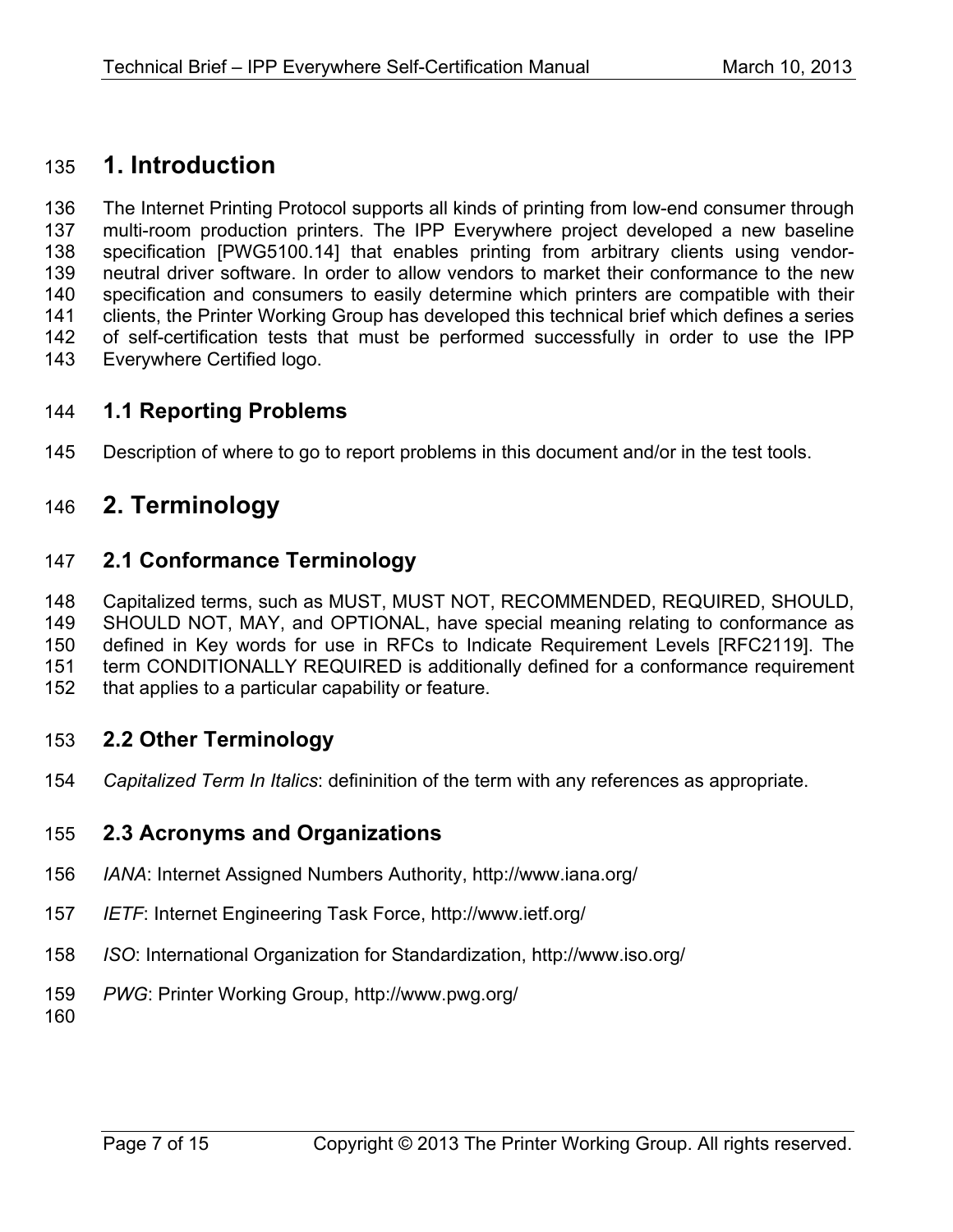# **3. Requirements**

#### **3.1 Rationale for Title of Document**

Provide a rationale for the document.

#### **3.2 Use Cases**

Provide use cases for the document in subsections using the casual use case format.

### **3.3 Out of Scope**

- The following are considered out of scope for this specification:
- 1. Definition of foo
- 2. Protocols for bar
- 3. Requirements for bla

#### **3.4 Design Requirements**

- The design requirements for this specification are:
- 173 1. Define attributes for foo and bar
- 2. Define operations for bla
- 3. Register all attributes and operations with IANA
- The design recommendations for this specification are:
- 177 1. Support additional "nice to have" use cases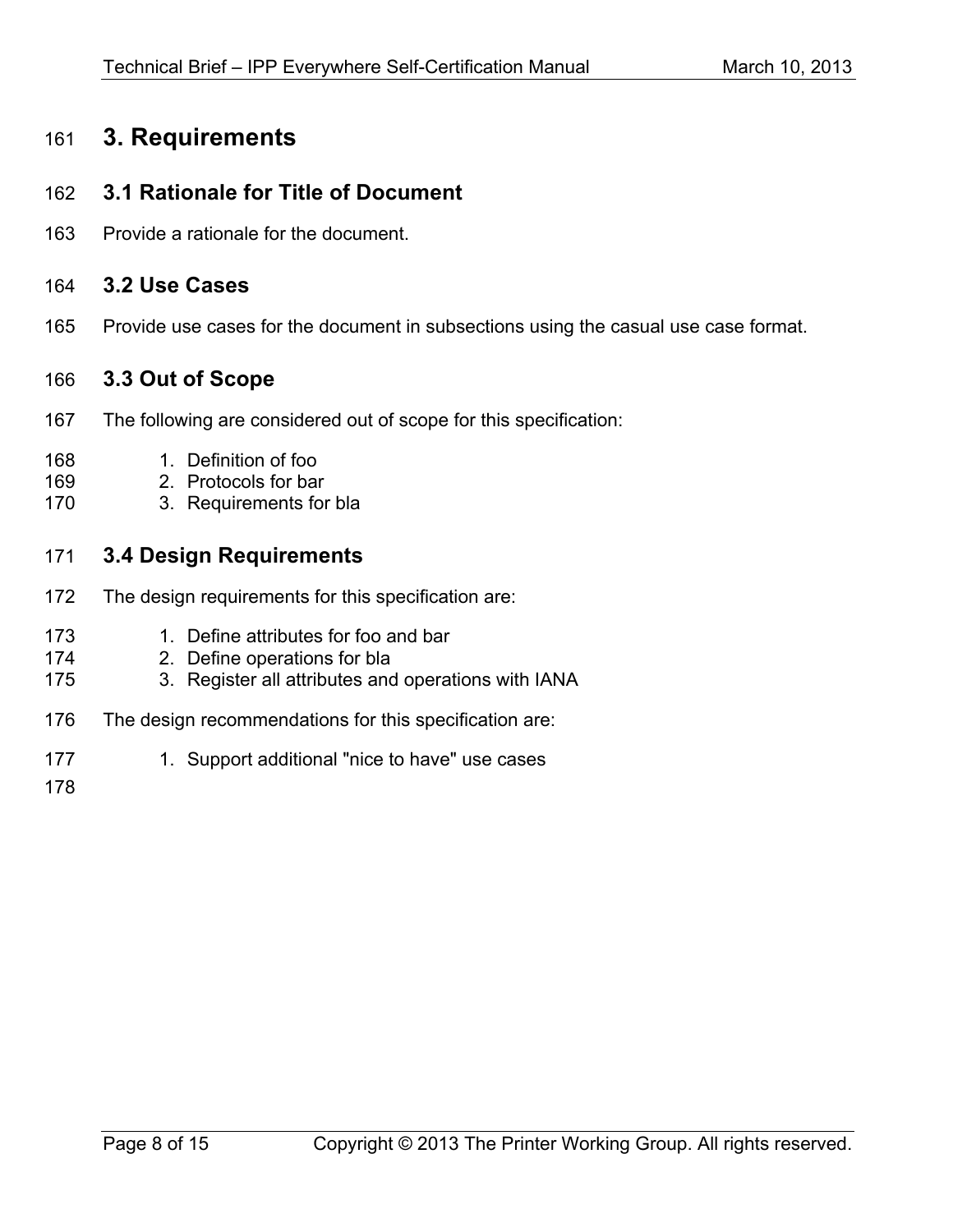# **4. Bonjour Test Procedure**

### **4.1 Test Description**

Description of all of the tests that are run

## **4.2 Setup and System Requirements**

- Where to download test tool
- System requirements for running test tool

#### **4.3 Running Test Tool**

Instructions for running test tool.

#### **4.4 Interpreting Results**

Description of the output of the test tool.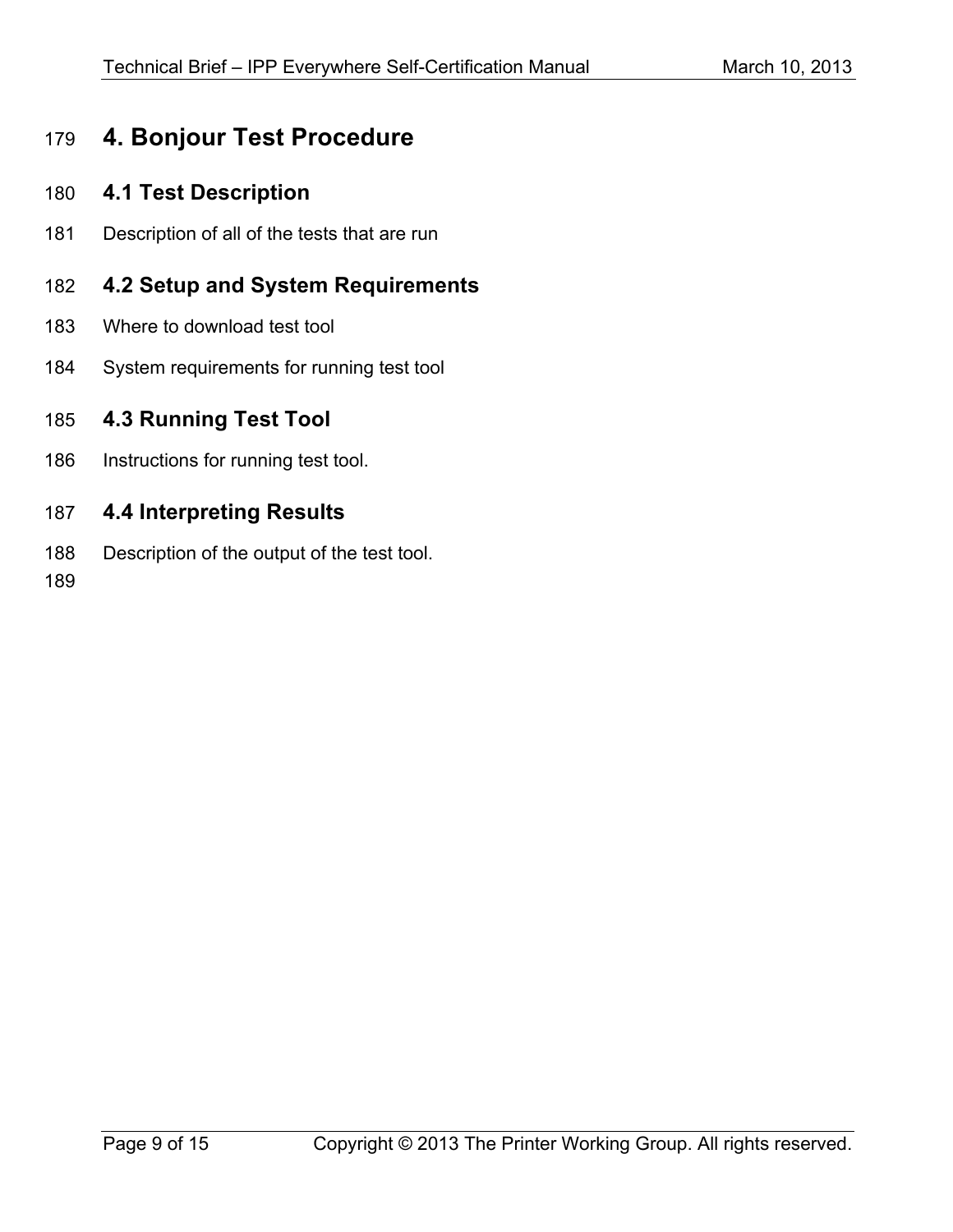# **5. WS-Discovery Test Procedure**

#### **5.1 Test Description**

Description of all of the tests that will be run.

#### **5.2 Setup and System Requirements**

- Where to download test tool
- System requirements for running test tool
- **5.3 Running Test Tool**
- Instructions for running test tool
- **5.4 Interpreting Results**
- Description of the output of the test tool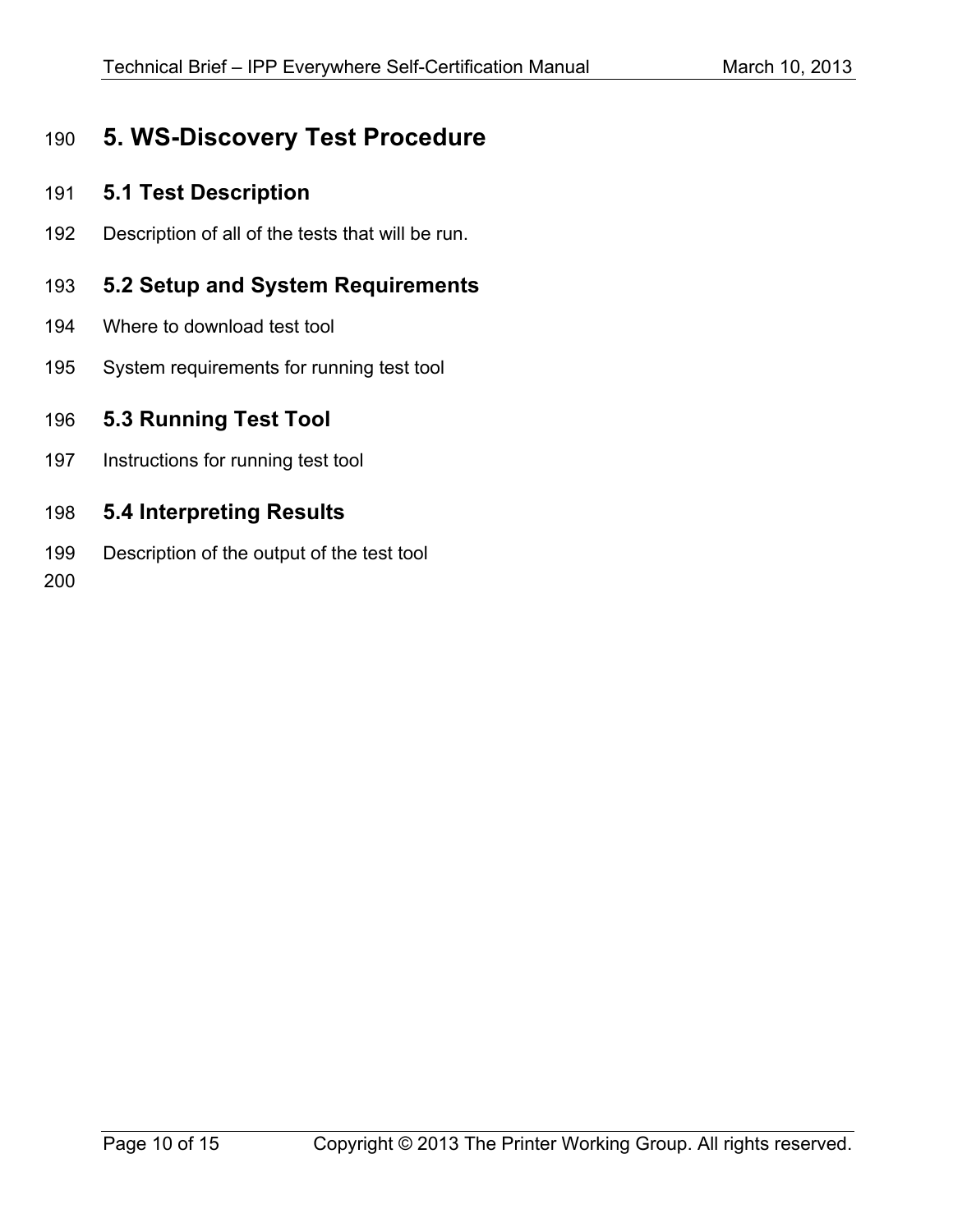# **6. IPP Test Procedure**

## **6.1 Test Description**

Description of all of the tests that will be run

## **6.2 Setup and System Requirements**

- Where to download test tool
- System requirements for running test tool
- **6.3 Running Test Tool**
- 
- Instructions for running test tool
- **6.4 Interpreting Results**
- Description of the output of the test tool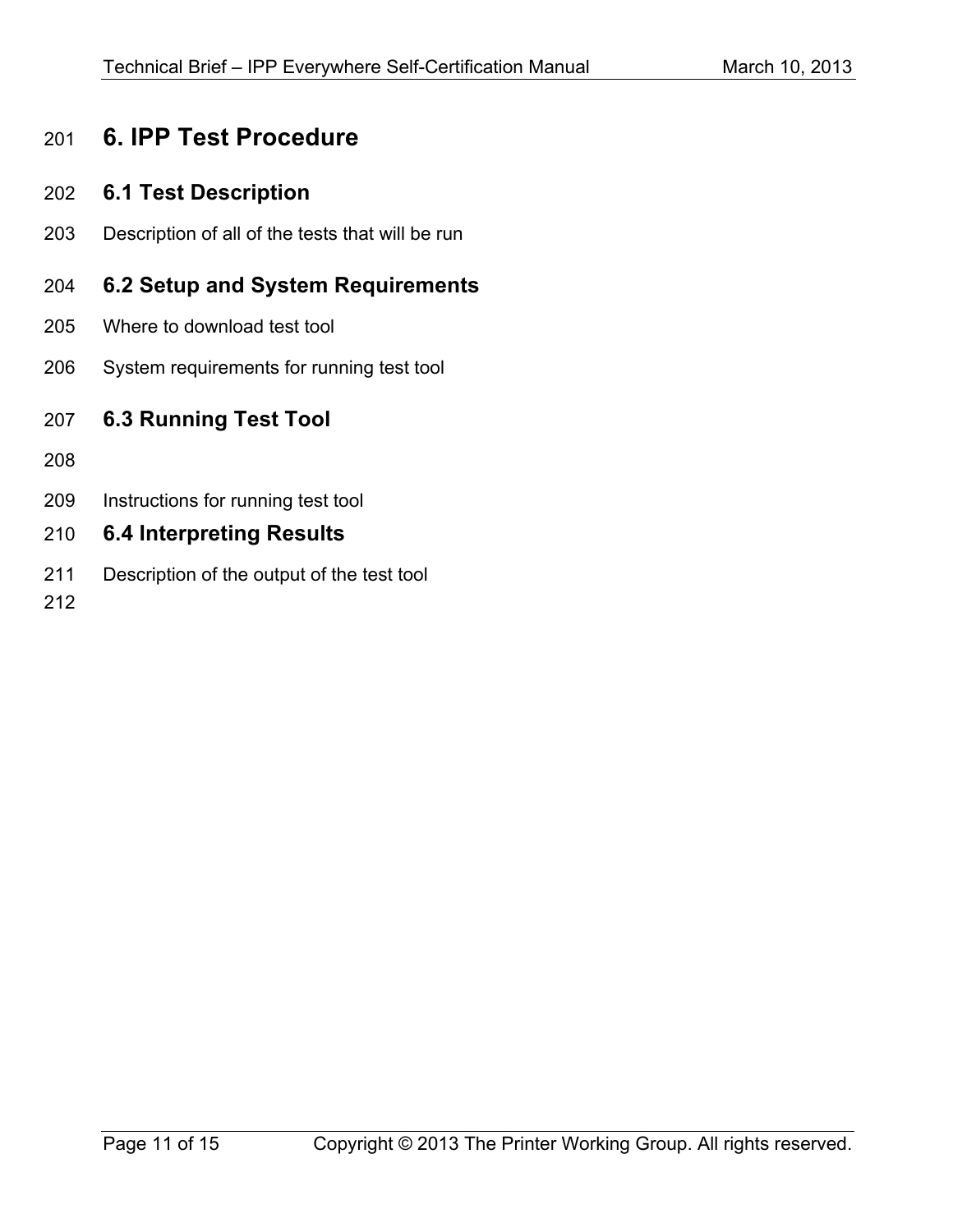# 213 **7. Submission of Test Report**

214 Instructions for submitting the test report (results of all tests) to the ISTO/PWG.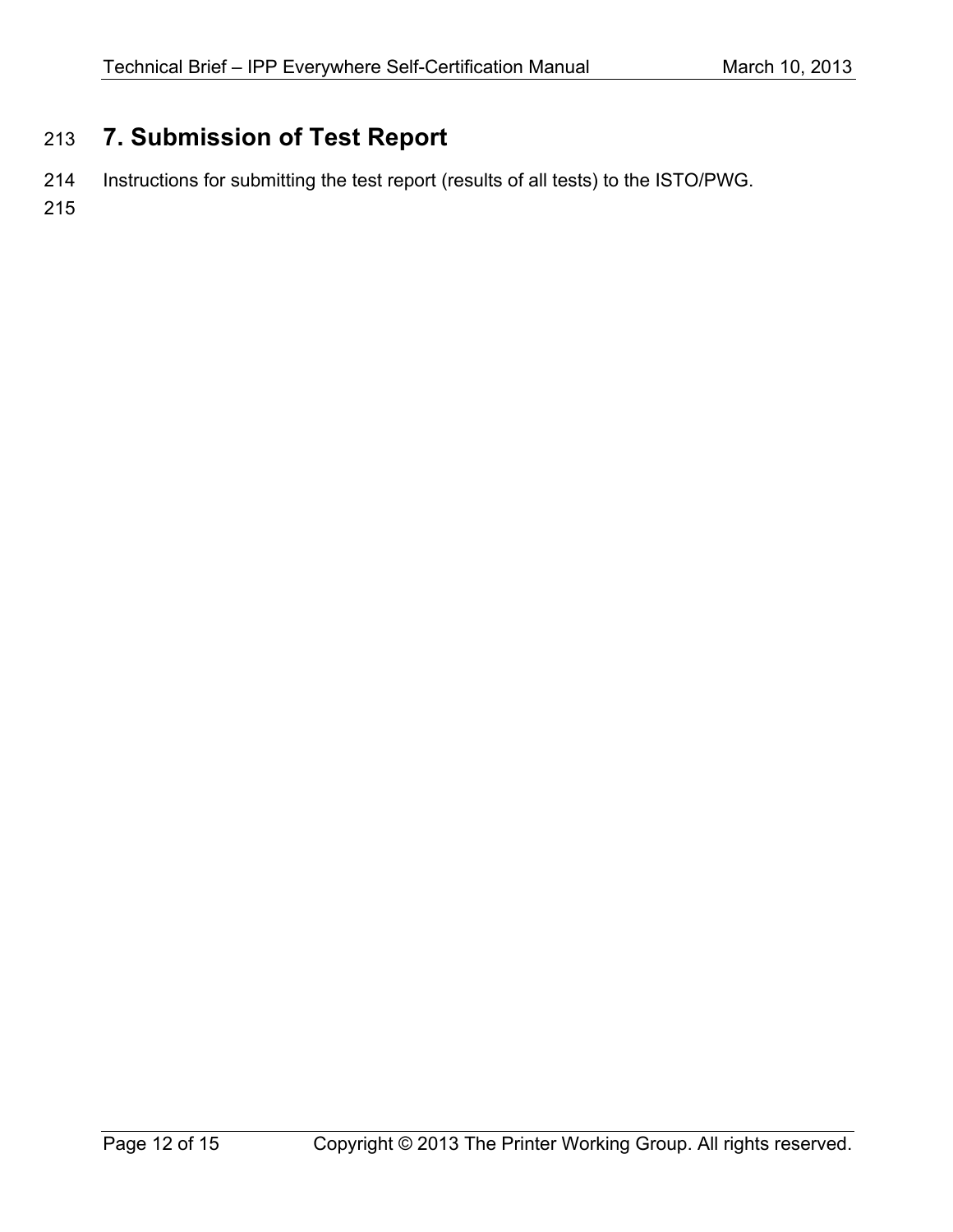# **8. References**

#### **8.1 Normative References**

- [REFERENCE] F. Last author list or standards body, "Title of referenced document", Document Number, Month YYYY, URL (if any)
- [RFC2119] S. Bradner, "Key words for use in RFCs to Indicate Requirement Levels", RFC 2119/BCP 14, March 1997, http://www.ietf.org/rfc/rfc2119.txt

#### **8.2 Informative References**

 [REFERENCE] F. Last author list or standards body, "Title of referenced document", Document Number, Month YYYY, URL (if any)

## **9. Authors' Addresses**

- Primary authors:
- Michael Sweet
- Apple Inc.
- 1 Infinite Loop
- Cupertino, CA 95014
- msweet@apple.com
- The authors would also like to thank the following individuals for their contributions to this standard:
- Bueler?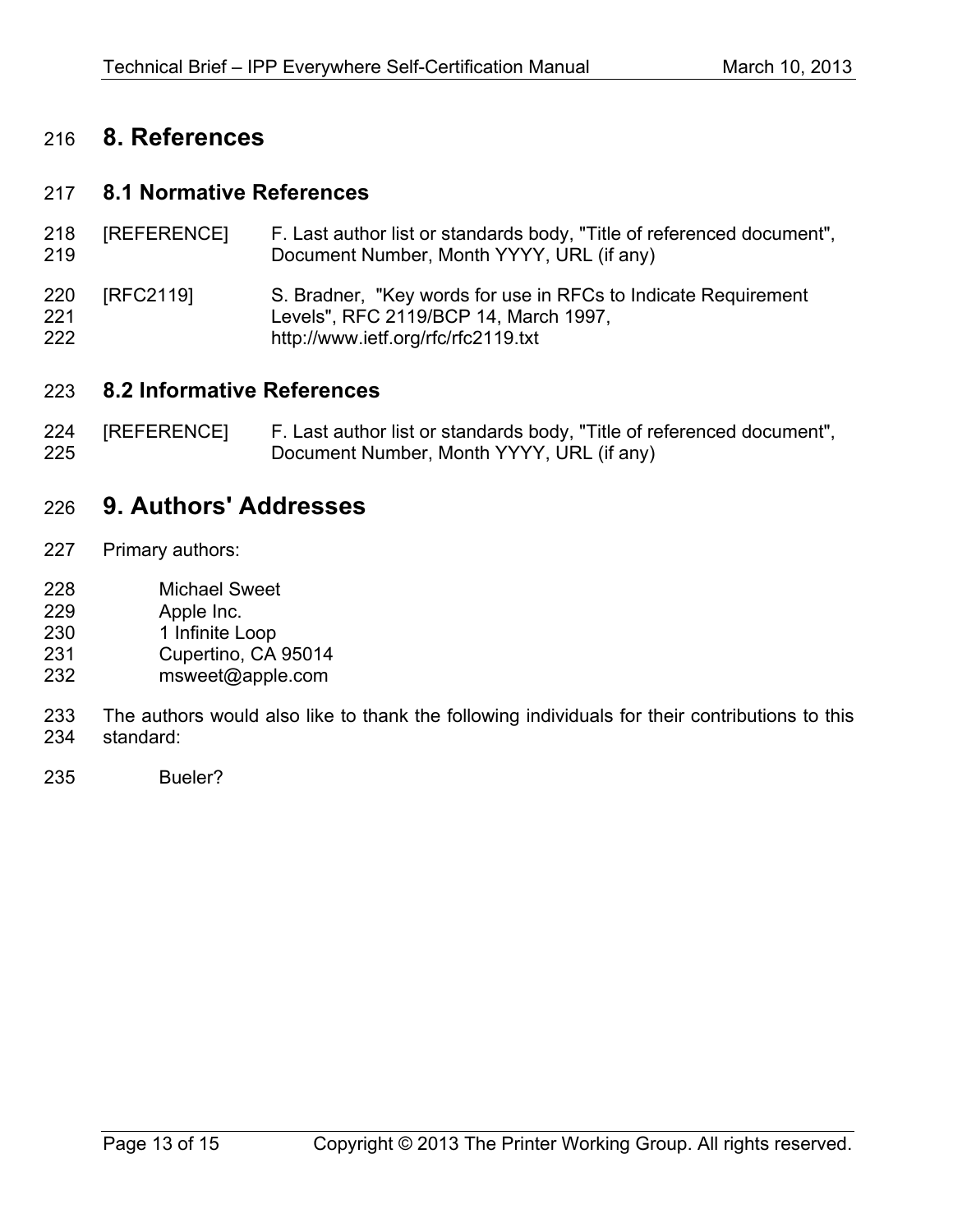# 236 **10. Release History**

237 This section will contain a list of high-level changes for quarterly? releases of the technical brief.